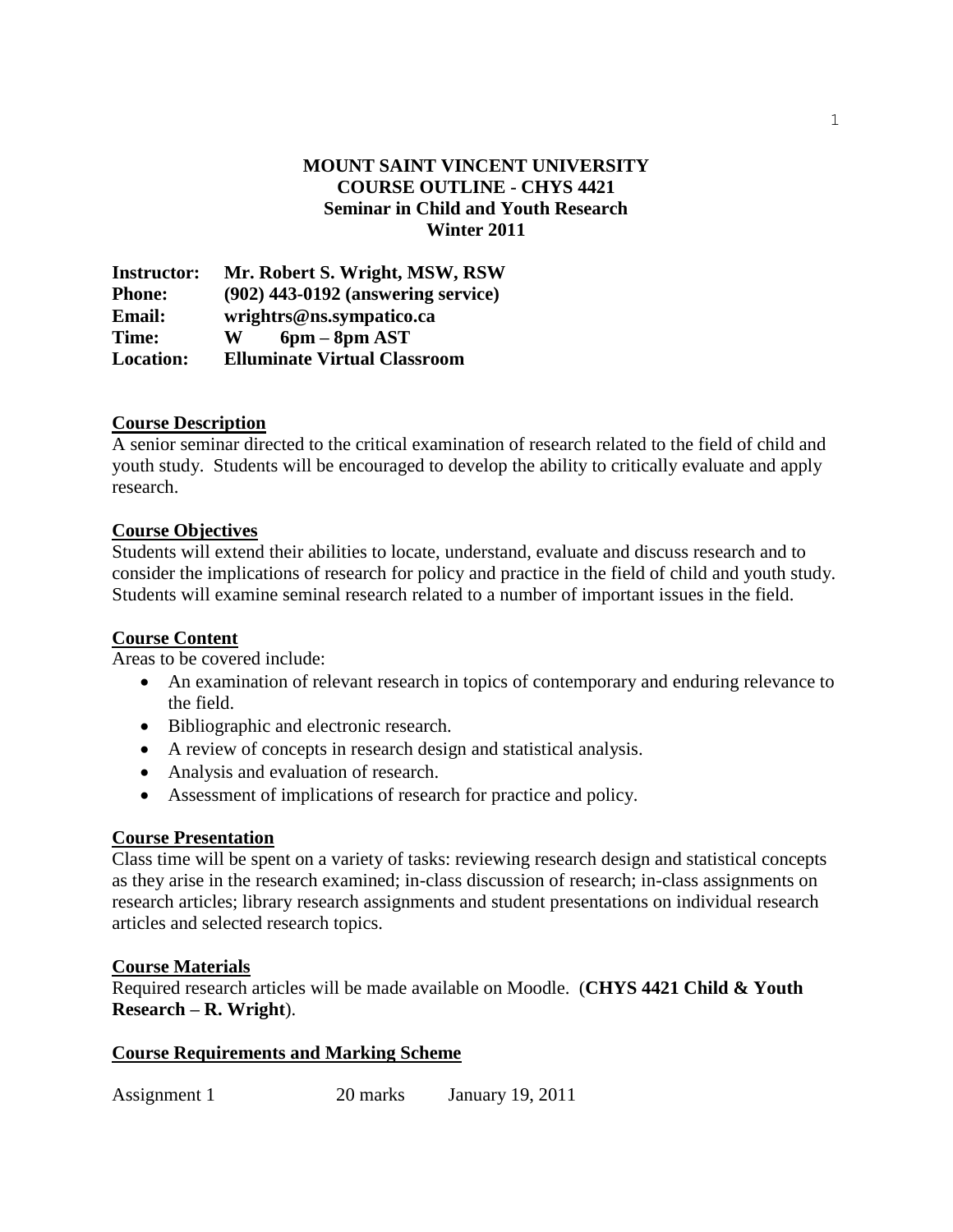| Assignment 2               | 20 marks | February 16, 2011 |
|----------------------------|----------|-------------------|
| Assignment 3               | 20 marks | March 16, 2011    |
| Assignment 4               | 20 marks | April 6, 2011     |
| Participation & Activities | 20 marks |                   |
|                            |          |                   |

100 marks

#### **Participation:**

Students are expected to attend class regularly, actively engage in classroom discussions and activities, and be prepared for class in terms of assigned readings. Please make every effort to be present and to be on time.

**N.B.** Students must complete each component of the course and attend class regularly in order to receive a passing grade. Assignments must be sent as attachment **via moodle messaging** before class time on the given date. Any deviations must be approved in advance except in an emergency. Assignments that arrive late without previous consultation will not receive full marks.

### **PLEASE NOTE**

In accordance with the regulations of the Committee for Academic Affairs, students are requested to note the following:

"Correct use of language is one of the criteria included in the evaluation of all written assignments."

Your instructor will also draw upon the normative criteria of academic success that circulate widely throughout academia and that are broadly (if oftentimes unquestioningly) used as a basis for credentialing students in the academic milieu. They will apply the standards typical for assessing work at an undergraduate level. Please understand that these standards include good writing, thorough research and accurate and complete referencing, with no plagiarizing (plagiarizing is an academic offence). Please note that all deadlines in this course are firm. Late papers will not be evaluated until the next assignment deadline and will lose a full letter grade of their value.

### **University regulations regarding plagiarism and cheating (p. 38, MSVU Calendar and the Department of Child & Youth Study Board), will also be strictly enforced.**

These regulations are posted on boards and are found in the University Calendar and on the website at www.msvu.ca on the Current Student page under Academic Offences. Plagiarism is presenting someone else's words or ideas obtained from any source, including the Internet, as though they were one's own. Specific offences include, but are not limited to, the following: Using copied material without enclosing that material in quotation marks and/or without appropriately acknowledging its source; paraphrasing or summarizing the original wording too closely; omitting acknowledgment of the source of paraphrases and summaries;· submitting work that has been written in full or in part by someone else; submitting work you have submitted for credit in another course without acknowledging its source.· When working in the context of new and emerging theories, often references are drawn from non-published and nonwritten sources such as public lectures and personal communications. Students must be diligent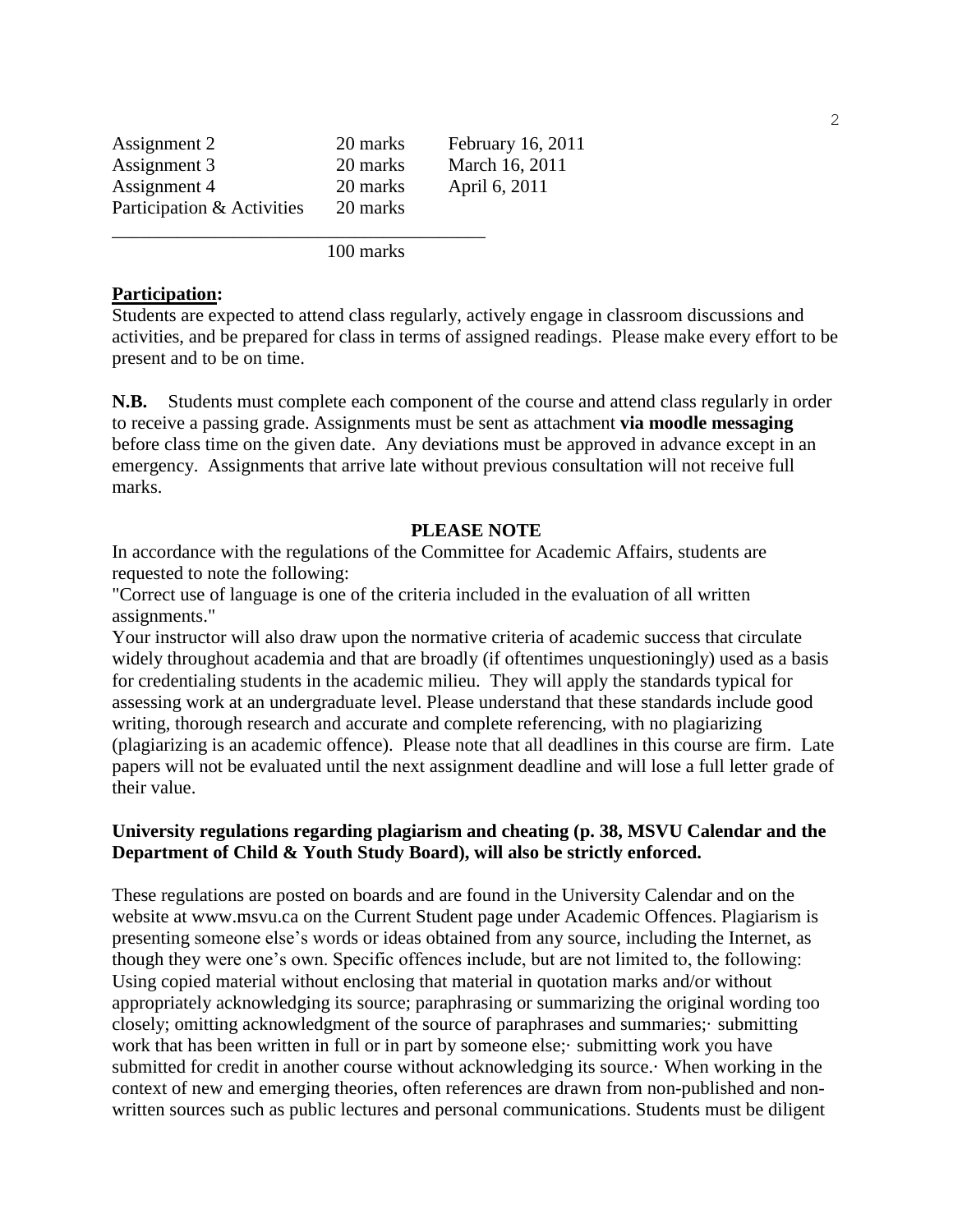to appropriately credit these sources as well. If students have questions about the correct citation format for any aspect of their academic assessments (written or oral), they should consult the library`s resource collection on academic integrity.

\*The librarians can help you with APA formatting and referencing and there are several helpful resources available in the library and on line to help you if you are unfamiliar with APA. For example: APA. (2001). Publication Manual of the American Psychological Association and Hacker, D. (2004). A Canadian Writers' Reference. Boston, MA: Bedford/St. Martin`s.

Communicating with me:

My preferred method of communicating with students during the semester is via Moodle email. If necessary we can schedule a time to meet at the university before or after class or at some other mutually convenient time and location.

# **Course Content & Schedule**

## **January 5, 2011: Introduction and Course Overview & Ethical Considerations in Child, Youth and Family Research**

- Introduction to instructor and participants.
- Introduction to Moodle and Elluminate: Guest contributor instructional technologist TBD
- Overview of the course, evaluation and schedule
- Lecture: Theory, research and practice, the three legged stool of all professions.
- Discussion of Assignment #1

Allmark, Peter (2002). The ethics of research with children. Nurse Practitioner 10 (2), 7-19.

World Medical Association (2008). World Medical Association Declaration of Helsinki: Ethical Principles for Medical Research Involving Human Subjects. World Medical Association.

# **January 12 & 19, 2011: Quantitative Research – Descriptive Statistics Part 1 and Part 2**

Killoran, I., Tymon, D. & Frempong, G. (2007). Disabilities and inclusive practices within Toronto preschools. International Journal of Inclusive Education, 11(1), 81-95.

Rettig, M.A. & McCarthy-Rettig, K. (2006). A survey of the health, sleep, and development of children adopted from China. Health and Social Work, 31(3), 201-207.

# **Jan. 26 & Feb. 2, 2011: Qualitative Research**

Sandberg, A. & Pramling-Samuelsson, I. (2005). An interview study of gender differences in preschool teacher's attitudes toward children's play. Early Childhood Education Journal, 32(5), 297-305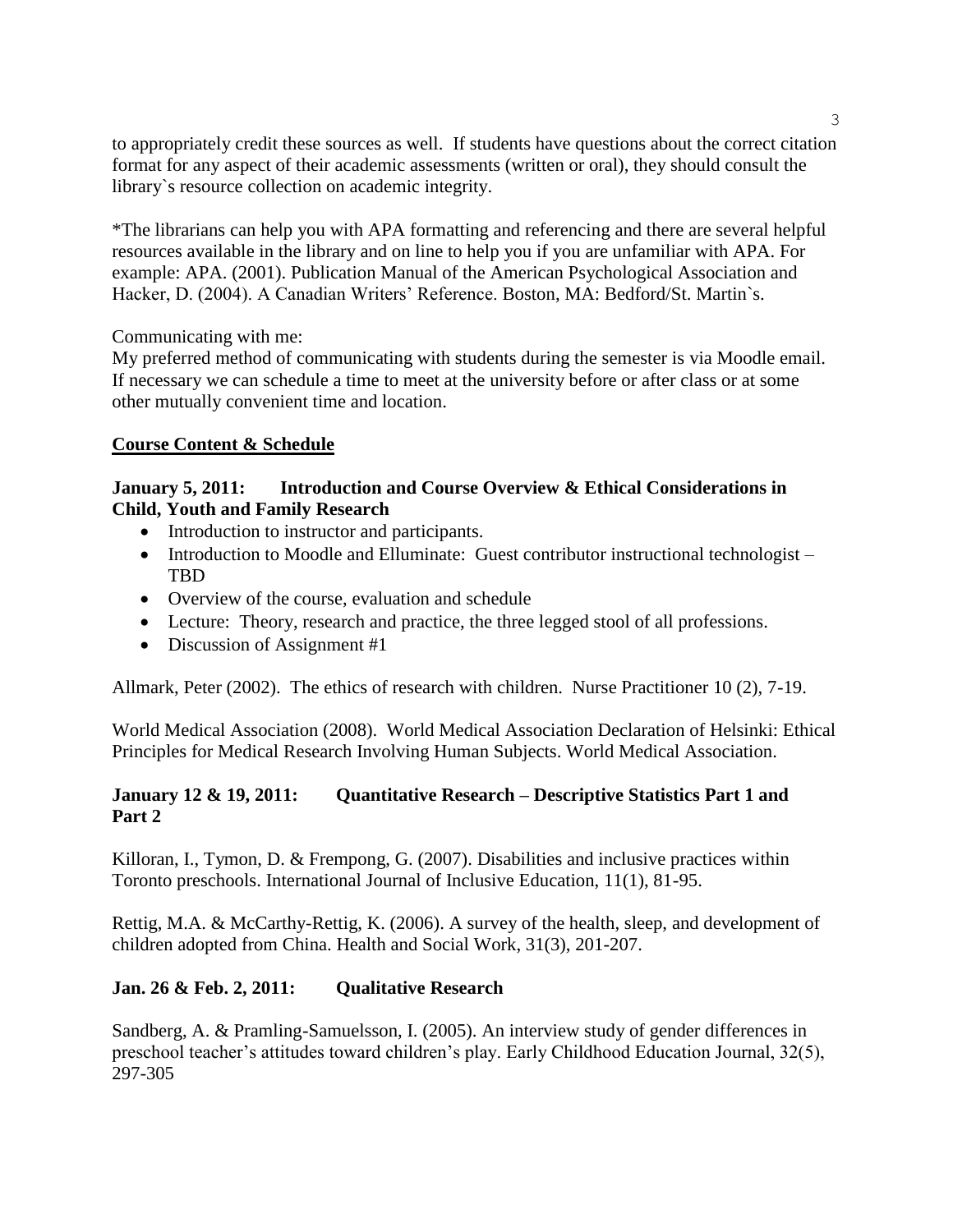Nordbo, H.S., Gulliksen, K., Espeset, E.M.S., Skarderud, F., Geller, J. & Holte, A. (2008). Expanding the concept of motivation to Change: The content of patients' wish to recover from anorexia nervosa. International Journal of Eating Disorders, 41(7), 635-642.

## **Feb. 9 & 16, March 2, 2011:Quantitative Research - Inferential Statistics**

Gupta, V.B. (2007). Comparison of parenting stress in different developmental disabilities. Journal of Developmental Physical Disabilities, 19, 417-425.

Lopata, C., Toomey, J., Fox, J., Volker, M.A., Chow, S., Thomer, M., Lee, G., Rodgers, J., MacDonald, C., & Smerbeck, A.M. (2010). Anxiety and depression in children with HFASDs;Symptom levels and source differences. Journal of Abnormal Child Pychology, 38, 765-776.

Renaud, J., Berlim, M.J., Begolli, M., McGerr, A., & Tirecki, G. (2010). Sexual orientation and gender identity in youth suicide victims: An exploratory study. Canadian Journal of Psychiatry, 52(1), 29-34.

### **March 9 & 16, 2011: Database Research**

Roizen, N.J. (2005). Complementary and alternative therapies for Down syndrome. Mental Retardation and Developmental Disabilities Research Reviews, 11, 149-155.

Stevens, C. (2010). Obesity prevention for middle school-age children of ethnic minority: A Review of the literature. Journal for Specialist in Pediatric Nursing, 15(3), 233-243.

### **March 23, 2011: Meta-Analysis & Participatory Action Research**

Himpens, E., Van den Broeck, C., Oostra, A. & Vanhaesebrouck, P. (2008). Prevalence, type, distribution, and severity of cerebral palsy in relation to gestational age: A meta-analytic review. Developmental Medicine and Child Neurology, 50, 334-340.

Bridge, H. (2001). Increasing parental involvement in preschool curriculum: What an action research case study revealed. International Journal of Early Years Education, 9(1), 5-21.

### **March 30, 2011: Longitudinal Research**

Tyler, K.A., Johnson, K.A., & Brownridge, D.A. (2008). A longitudinal study of the effects of child maltreatment and later outcomes among high-risk adolescents. Journal of Youth and Adolescence, 37, 506-521.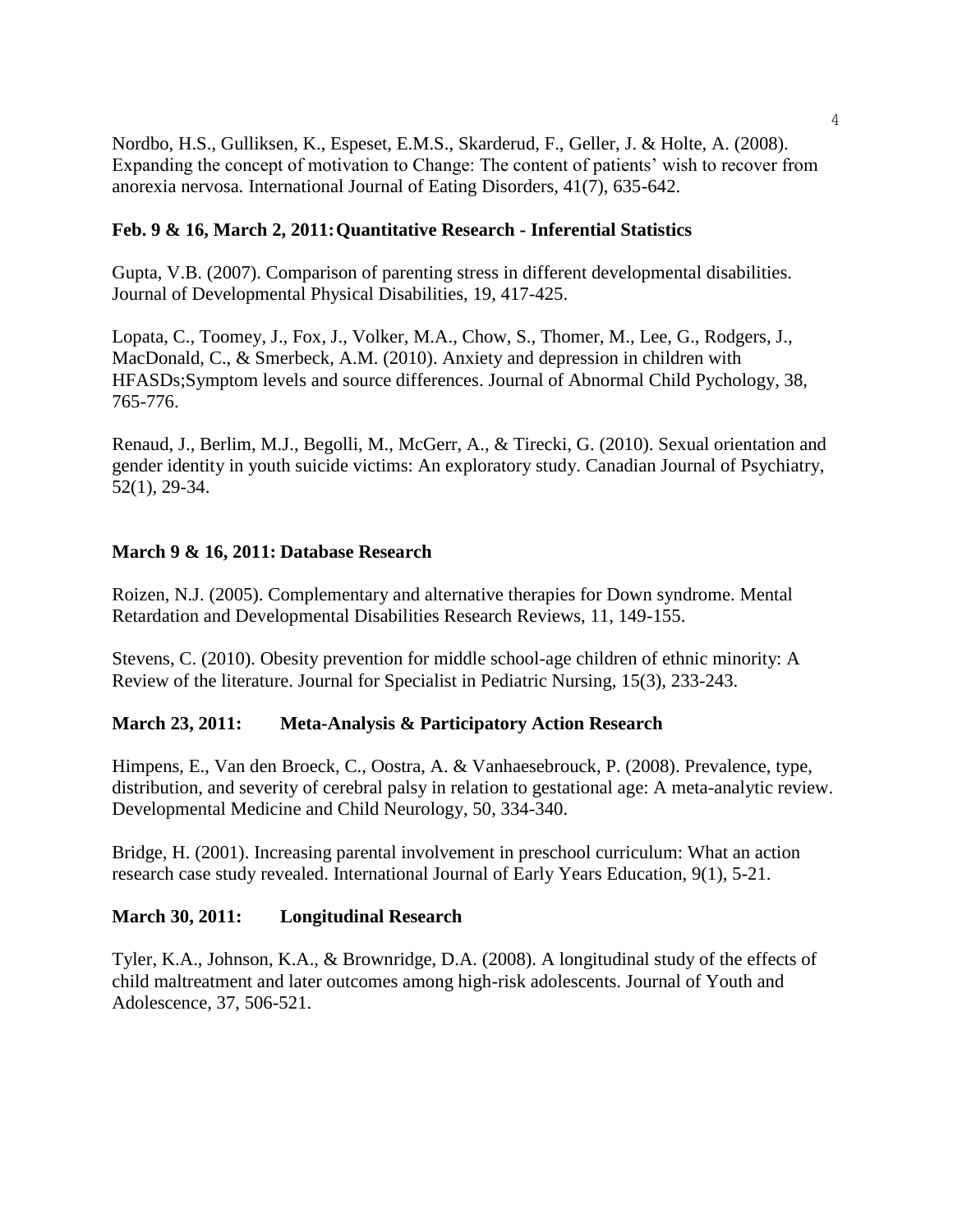## **ASSIGNMENTS**

Each assignment will be 6-9 pages in length (including cover and reference pages) and will conform to APA format in all aspects except that no running head is required on the first page. If you have any question about APA formatting please refer to resource materials on the MSVU Library website. Papers must be sent electronically as indicated above as a Microsoft Word, RTF or PDF document. They will be corrected in MS Word and returned in that format. Students that have difficulty reading MS Word documents should inform the instructor in advance of completing the first assignment.

# **Assignment 1**

For the Killoran, Tymon, & Frempong article (2007), and answer the following questions.

- Note the purpose of the study.
- Describe the participants. Briefly explain the measure used. Summarize the data collection procedure.
- Describe the ethical challenges presented by this study and how they were addressed.
- Summarize the findings under the identified themes, noting information in tables/graphs.
- What do you think are the major implications of this study.

## **Assignment 2: Locating Oneself in Research**

- Describe your current or anticipated field of practice and identify your particular interest or expertise therein.
- Articulate what theoretical framework supports or directs your practice.
- Identify and describe a piece of research (current or classical) that has been most influential in your field or in your practice and . . .
- Describe the research question that is most pressing (or most interesting to you) in your field and describe a research design that could be used to explore it.

# **Assignment 3**

For the Arseneault, Walsh, Trzesniewski, Newcombe, Caspi & Moffitt (2008) article, Bullying victimization uniquely contributes to adjustment problems in young children: A nationally representative cohort study, answer the following questions:

- Identify the purposes of this study.
- Describe the participants and measures.
- Describe the ethical challenges presented by this study and how they were addressed.
- For each of the three research question, summarize the information presented in the relevant table, noting the statistics used.
- Discuss the relevance of the findings for professionals working with young children.

# **Assignment 4**

For the Tyler, Johnson, & Brownridge (2008) article and answer the following questions:

• Identify the purpose of the current study.